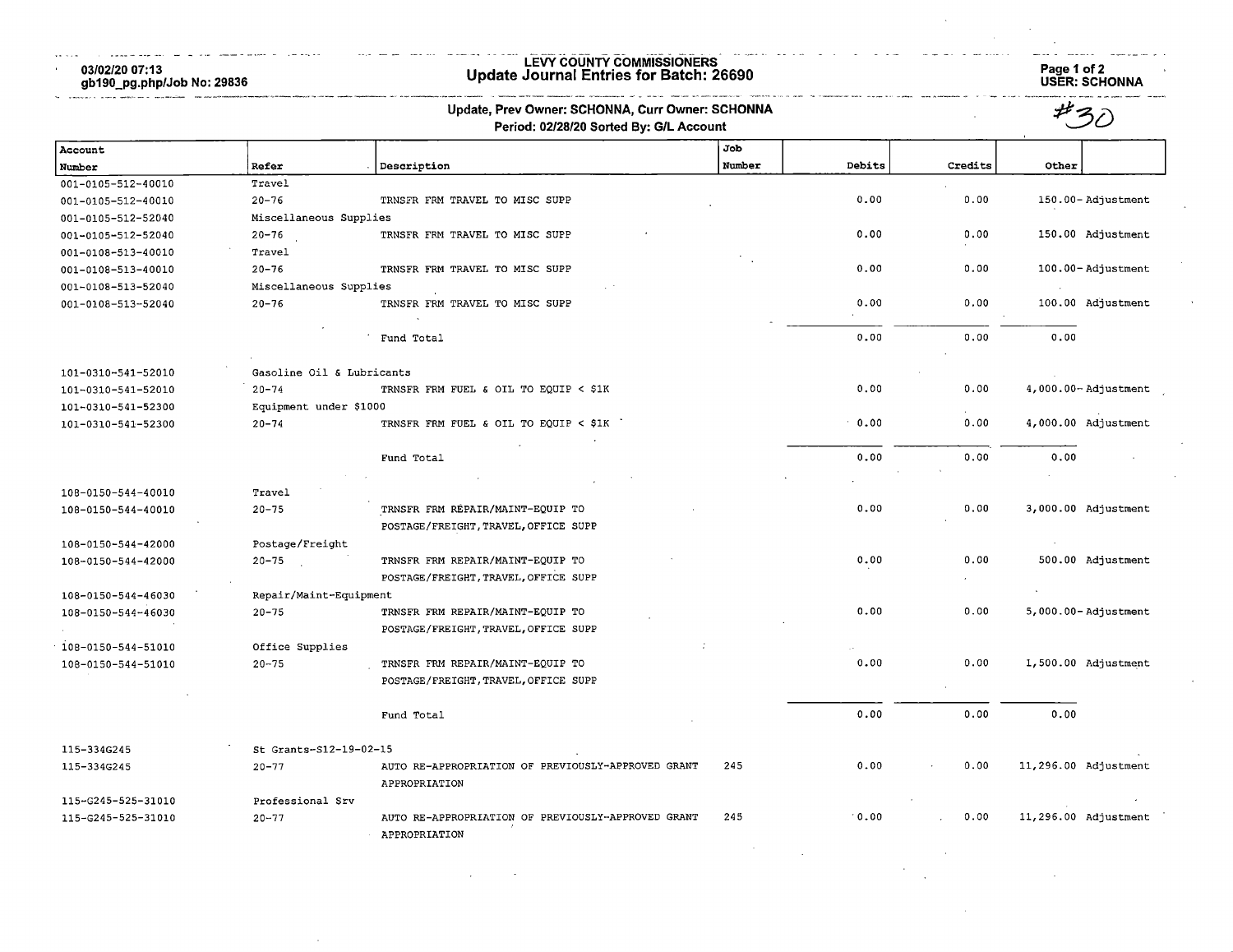03/02/20 07:13 gb190\_pg.php/Job No: 29836

and the same of the same of the same of the same of the same of the same of the same of the same of the same of the same of the same of the same of the same of the same of the same of the same of the same of the same of th

#### LEVY COUNTY COMMISSIONERS Update Journal Entries for Batch: 26690

#### $\label{eq:1} \omega_{\text{max}}(x) = \omega_{\text{max}}(x) + \omega_{\text{max}}(x)$ **ARTHUR MORE** COM Update, Prev Owner: SCHONNA, Curr Owner: SCHONNA

Period: 02/28/20 Sorted By: G/L Account

| Account |       |                                   | Job    |        |         |               |  |
|---------|-------|-----------------------------------|--------|--------|---------|---------------|--|
| Number  | Refer | Description                       | Number | Debits | Credits | Other<br>____ |  |
|         |       |                                   |        |        |         |               |  |
|         |       | Fund Total                        |        | 0.00   | 0.00    | 22,592.00     |  |
|         |       |                                   |        |        |         | _________     |  |
|         |       | Grand Total                       |        | 0.00   | 0.00    | 22,592.00     |  |
|         |       |                                   |        |        |         |               |  |
|         |       | <b>Contract Contract Contract</b> |        |        |         |               |  |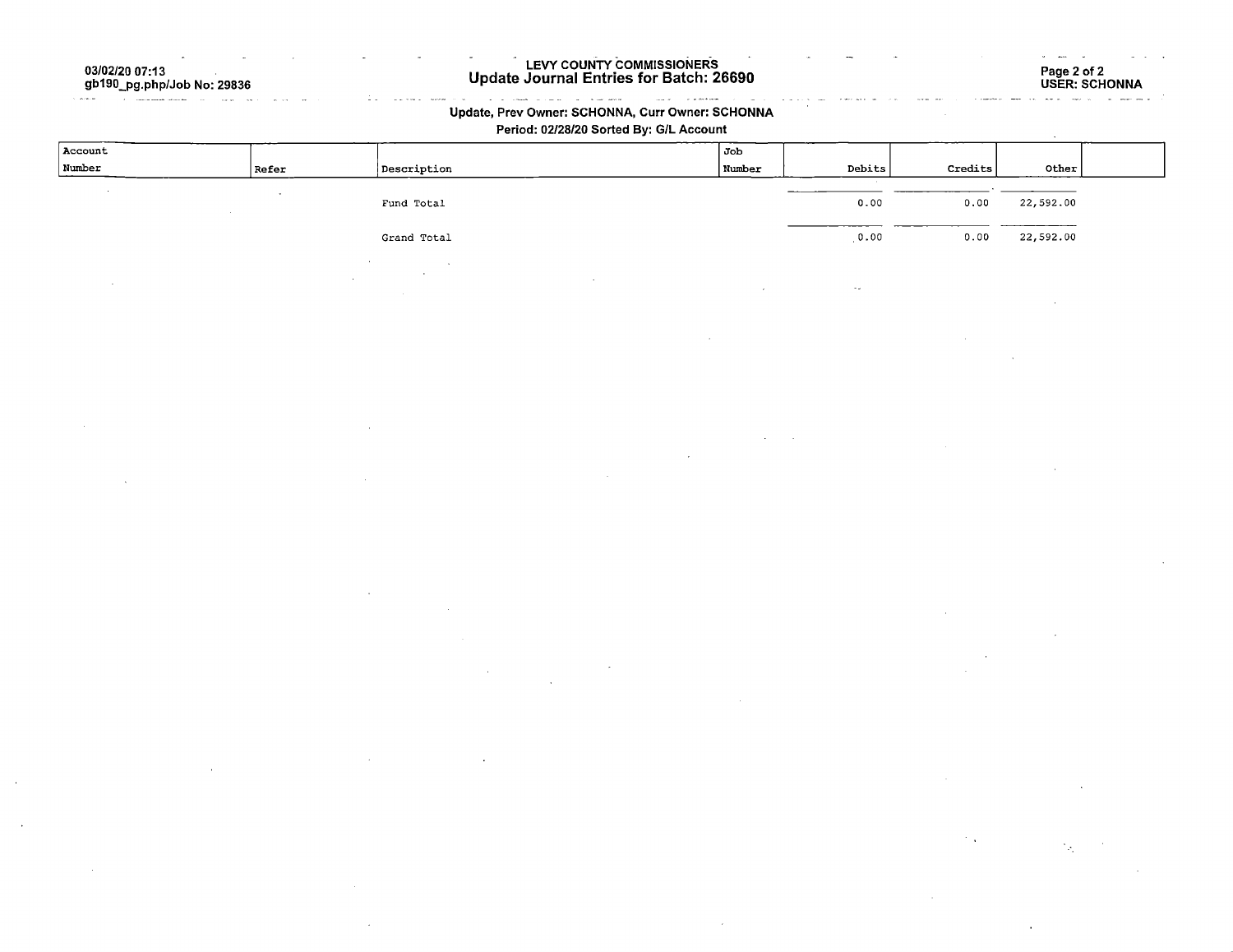FINANCE ONLY - BA#  $\mathcal{R}$ 

# LEVY BOCC BUDGET AMENDMENT FORM

Email to: LEVYFINANCE@LEVYCLERK.COM

|                                             |                                                                             |             |                                        |    | <b>One-Time or Recurring?</b>         |
|---------------------------------------------|-----------------------------------------------------------------------------|-------------|----------------------------------------|----|---------------------------------------|
| Requesting                                  | 그리스 그리스텔<br>0310 ROAD DEPT                                                  |             |                                        |    |                                       |
| Department / Office:                        |                                                                             |             |                                        |    |                                       |
|                                             |                                                                             |             |                                        |    |                                       |
|                                             | Budget Increase                                                             |             |                                        |    |                                       |
| <b>Explanation</b> /<br>Description:        |                                                                             |             |                                        |    |                                       |
|                                             |                                                                             |             |                                        |    | <b>Grant Match?</b>                   |
| <b>SOURCE of Funds</b>                      |                                                                             |             |                                        |    |                                       |
| and Required                                |                                                                             |             |                                        |    |                                       |
| <b>APPROVAL level:</b>                      |                                                                             |             |                                        |    |                                       |
|                                             | NOTE: ALL COMMITMENTS RECURRING MULTIPLE FISCAL YEARS REQUIRE BOCC APPROVAL |             |                                        |    | Approved?                             |
| <b>BOCC Meeting Date</b>                    |                                                                             |             |                                        |    |                                       |
| (if Necessary)                              |                                                                             | Sit.        |                                        |    |                                       |
|                                             |                                                                             |             |                                        |    |                                       |
|                                             | BUDGET AMENDMENT DETAIL                                                     |             |                                        |    |                                       |
| <b>Account Number</b><br>101-0310-541-46030 |                                                                             | Description |                                        | .S | <b>Increase (Decrease)</b><br>(4.000) |
| 101-0310-541-52010                          | Repair & Maintance<br>Foel tool for                                         |             |                                        |    | $\gamma$ oc $\delta$                  |
| 101-0310-541-52060                          |                                                                             |             |                                        |    |                                       |
| 101-0310-541-52300                          | Equipment Under \$1000                                                      |             |                                        | S  | 4,000                                 |
|                                             |                                                                             |             |                                        |    |                                       |
|                                             |                                                                             |             |                                        |    |                                       |
|                                             |                                                                             |             |                                        |    |                                       |
|                                             |                                                                             |             |                                        |    |                                       |
|                                             |                                                                             |             |                                        |    |                                       |
|                                             |                                                                             |             |                                        |    |                                       |
| PM 12: 24                                   |                                                                             |             |                                        |    |                                       |
|                                             |                                                                             |             |                                        |    |                                       |
|                                             |                                                                             |             |                                        |    |                                       |
|                                             |                                                                             |             |                                        |    |                                       |
|                                             |                                                                             |             |                                        |    |                                       |
|                                             |                                                                             |             |                                        |    |                                       |
|                                             |                                                                             |             |                                        |    |                                       |
| 2020 FEB 27                                 |                                                                             |             |                                        |    |                                       |
| O                                           |                                                                             |             |                                        |    |                                       |
| <b>Account Number</b>                       | ADDITIONAL REVENUES/SOURCES <u>ONLY</u> IN THIS SECTION:                    | Description | Net Increase (Decrease) in USES: \$    |    | Increase (Decrease)                   |
|                                             |                                                                             |             |                                        | \$ |                                       |
|                                             |                                                                             |             | Net Increase (Decrease) in SOURCES: \$ |    |                                       |
|                                             |                                                                             |             | DOES BUDGET AMENDMENT BALANCE?         |    | YES                                   |
| <b>DEPARTMENT</b><br>HEAD:                  |                                                                             |             |                                        |    |                                       |
| <b>COUNTY</b><br>COORDINATOR:               |                                                                             |             |                                        |    |                                       |
|                                             |                                                                             |             |                                        |    |                                       |
|                                             |                                                                             |             |                                        |    |                                       |
| CLERK OR FINANCE                            |                                                                             |             |                                        |    |                                       |

OFFICER

 $\overline{\phantom{a}}$ 

R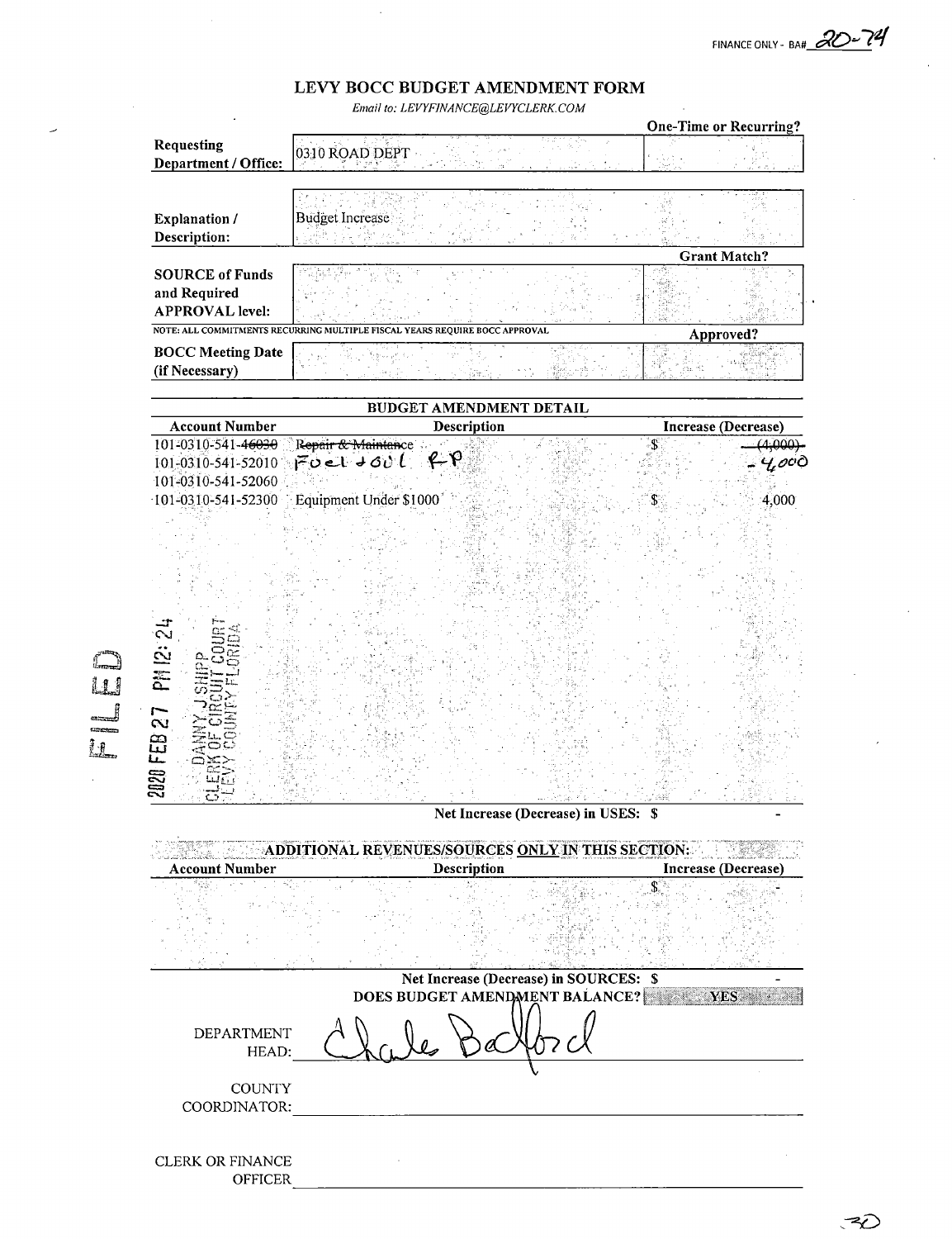FINANCE ONLY - BAH  $20 - 75$ 

 $\sim$   $\sim$ 

## LEVY BOCC BUDGET AMENDMENT FORM

Email to; LEVYF1NANCE@LEVYCLERK.COM

|                                                                  |                                                                             | One-Time or Recurring? |
|------------------------------------------------------------------|-----------------------------------------------------------------------------|------------------------|
| Requesting<br>Department / Office:                               | 0150 TRANSPORTATION                                                         | One-time               |
|                                                                  |                                                                             |                        |
| Explanation /                                                    | Transfer of funds from mone account to another to cover additional expenses |                        |
| Description:                                                     |                                                                             |                        |
|                                                                  |                                                                             | <b>Grant Match?</b>    |
| <b>SOURCE of Funds</b><br>and Required<br><b>APPROVAL</b> level: |                                                                             | NO                     |
|                                                                  | NOTE: ALL COMMITMENTS RECURRING MULTIPLE FISCAL YEARS REQUIRE BOCC APPROVAL | Approved?              |
| <b>BOCC Meeting Date</b><br>(if Necessary)                       |                                                                             | NO                     |

| BUDGET AMENDMENT DETAIL                                                              |                                                                               |                                                    |  |  |  |  |
|--------------------------------------------------------------------------------------|-------------------------------------------------------------------------------|----------------------------------------------------|--|--|--|--|
| <b>Account Number</b>                                                                | Description                                                                   | Increase (Decrease)                                |  |  |  |  |
| 108-0150-544-46030<br>108-0150-544-42000<br>108-0150-544-40010<br>108-0150-544-51010 | Repairs/Maintenance-equipment<br>Postage/Freight<br>Travel<br>Office Supplies | Š<br>(5,000)<br>500<br>\$,<br>3,000<br>\$<br>1,500 |  |  |  |  |
|                                                                                      |                                                                               |                                                    |  |  |  |  |
|                                                                                      |                                                                               |                                                    |  |  |  |  |
|                                                                                      |                                                                               |                                                    |  |  |  |  |

Net Increase (Decrease) in USES: \$

| ADDITIONAL REVENUES/SOURCES ONLY IN THIS SECTION. |                                        |                     |  |  |  |  |  |
|---------------------------------------------------|----------------------------------------|---------------------|--|--|--|--|--|
| <b>Account Number</b>                             | Description                            | Increase (Decrease) |  |  |  |  |  |
|                                                   |                                        |                     |  |  |  |  |  |
|                                                   |                                        |                     |  |  |  |  |  |
|                                                   | Net Increase (Decrease) in SOURCES: \$ |                     |  |  |  |  |  |
|                                                   | <b>MOES BUDGET AMENDMENT BALANCE?</b>  |                     |  |  |  |  |  |
| DEPARTMENT<br>HEAD:                               |                                        |                     |  |  |  |  |  |
| <b>COUNTY</b><br>COORDINATOR:                     |                                        |                     |  |  |  |  |  |
|                                                   |                                        |                     |  |  |  |  |  |
| <b>CLERK OR FINANCE</b><br><b>OFFICER</b>         |                                        |                     |  |  |  |  |  |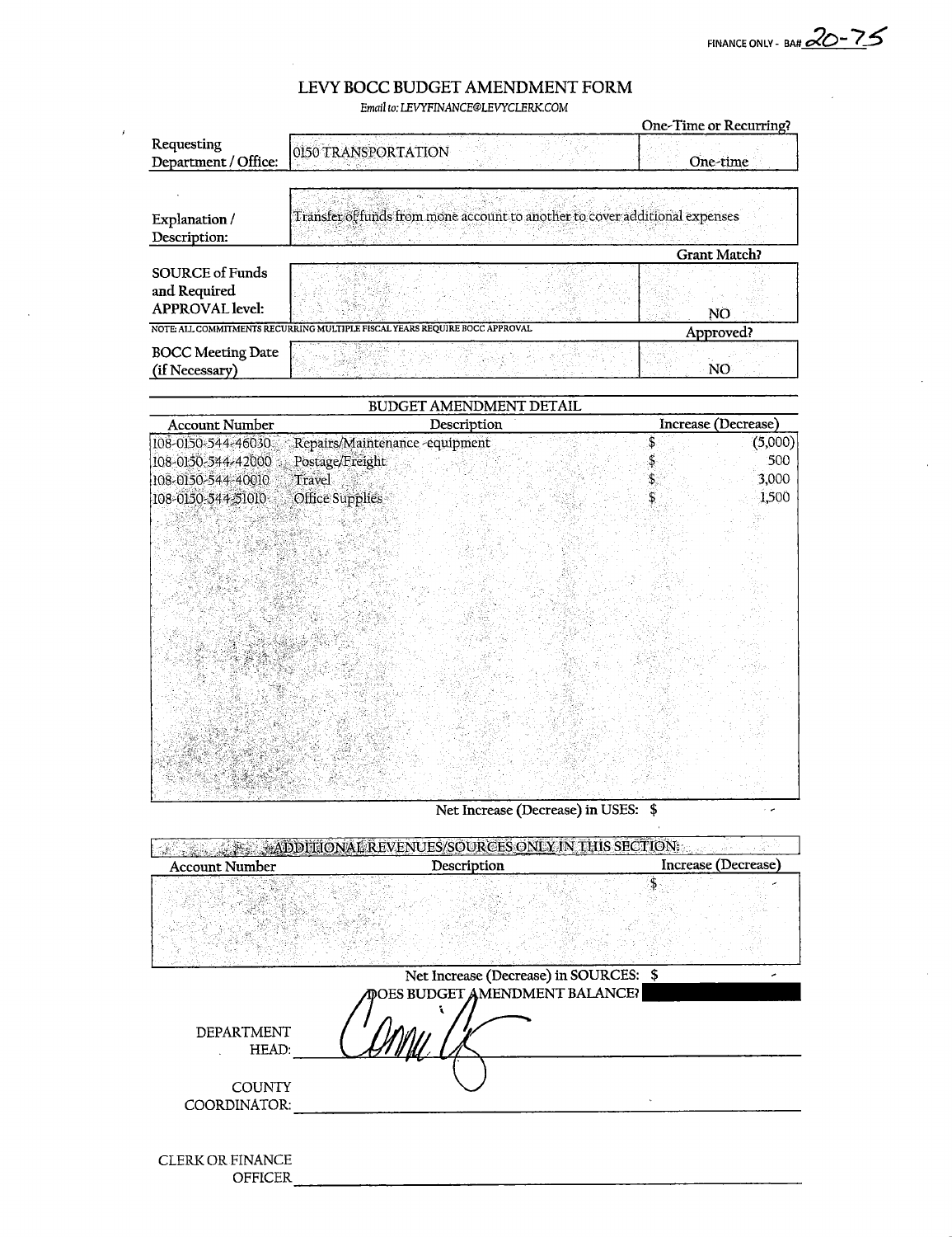ገሬ FINANCE ONLY - BAN 20

### LEVY BOCC BUDGET AMENDMENT FORM

Email to: LEVYFINANCE@LEVYCLERK.COM

|                                    |                                                                            |                                        | One-Time or Recurring? |       |
|------------------------------------|----------------------------------------------------------------------------|----------------------------------------|------------------------|-------|
| Requesting<br>Department / Office: | 0105 CO ADMIN                                                              |                                        | One-time               |       |
|                                    |                                                                            |                                        |                        |       |
|                                    |                                                                            |                                        |                        |       |
| Explanation /                      | Move Money between lines ; OFFICE SUPPLIES INC                             |                                        |                        |       |
| Description:                       |                                                                            |                                        |                        |       |
|                                    |                                                                            |                                        | Grant Match?           |       |
| <b>SOURCE of Funds</b>             | Reducing Expenses (Same Dept & Category) - Dept Head                       |                                        |                        |       |
| and Required                       | Approval                                                                   |                                        |                        |       |
| <b>APPROVAL</b> level:             |                                                                            |                                        |                        | NÓ    |
|                                    | NOTE ALL COMMITMENTS RECURRING MULTIPLE FISCAL YEARS REQUIRE BOCC APPROVAL |                                        | Approved?              |       |
| <b>BOCC</b> Meeting Date           |                                                                            |                                        |                        |       |
| (if Necessary)                     |                                                                            |                                        |                        |       |
|                                    |                                                                            |                                        | $\epsilon_{\rm in}$    |       |
|                                    |                                                                            | BUDGET AMENDMENT DETAIL                |                        |       |
| Account Number                     |                                                                            | Description                            | Increase (Decrease)    |       |
| 001-0105-512-52040                 | MISC SUPPLIES                                                              |                                        | \$                     | 150   |
| 001-0105-512-40010                 | <b>TRAVEL</b>                                                              |                                        | Ş,                     | (150) |
|                                    |                                                                            |                                        |                        |       |
| 001-0108-513-52040                 | MISC SUPPLIES                                                              |                                        | Ş                      | 100   |
| 001-0108-513-40010                 | <b>TRAVEL</b>                                                              |                                        | \$                     | (100) |
|                                    |                                                                            |                                        |                        |       |
|                                    |                                                                            |                                        |                        |       |
|                                    |                                                                            |                                        |                        |       |
|                                    |                                                                            |                                        |                        |       |
|                                    |                                                                            |                                        |                        |       |
|                                    |                                                                            |                                        |                        |       |
|                                    |                                                                            |                                        |                        |       |
|                                    |                                                                            |                                        |                        |       |
|                                    |                                                                            |                                        |                        |       |
|                                    |                                                                            |                                        |                        |       |
|                                    |                                                                            |                                        |                        |       |
|                                    |                                                                            |                                        |                        |       |
|                                    |                                                                            |                                        |                        |       |
|                                    |                                                                            |                                        |                        |       |
|                                    |                                                                            |                                        |                        |       |
|                                    |                                                                            | Net Increase (Decrease) in USES: \$    |                        |       |
|                                    |                                                                            |                                        |                        |       |
|                                    | ADDITIONAL REVENUES/SOURCES ONLY IN THIS SECTION:                          |                                        |                        |       |
| <b>Account Number</b>              |                                                                            | Description                            | Increase (Decrease)    |       |
|                                    |                                                                            |                                        |                        |       |
|                                    |                                                                            |                                        |                        |       |
|                                    |                                                                            |                                        |                        |       |
|                                    |                                                                            |                                        |                        |       |
|                                    |                                                                            |                                        |                        |       |
|                                    |                                                                            | Net Increase (Decrease) in SOURCES: \$ |                        |       |
|                                    |                                                                            | DOES BUDGET AMENDMENT BALANCE?         |                        |       |
|                                    |                                                                            |                                        |                        |       |
| DEPARTMENT                         |                                                                            |                                        |                        |       |
| HEAD:                              |                                                                            |                                        |                        |       |
|                                    |                                                                            |                                        |                        |       |
| <b>COUNTY</b>                      |                                                                            |                                        |                        |       |
| COORDINATOR:                       |                                                                            |                                        |                        |       |
|                                    |                                                                            |                                        |                        |       |
|                                    |                                                                            |                                        |                        |       |
| <b>CLERK OR FINANCE</b>            |                                                                            |                                        |                        |       |
| OFFICER                            |                                                                            |                                        |                        |       |
|                                    |                                                                            |                                        |                        |       |